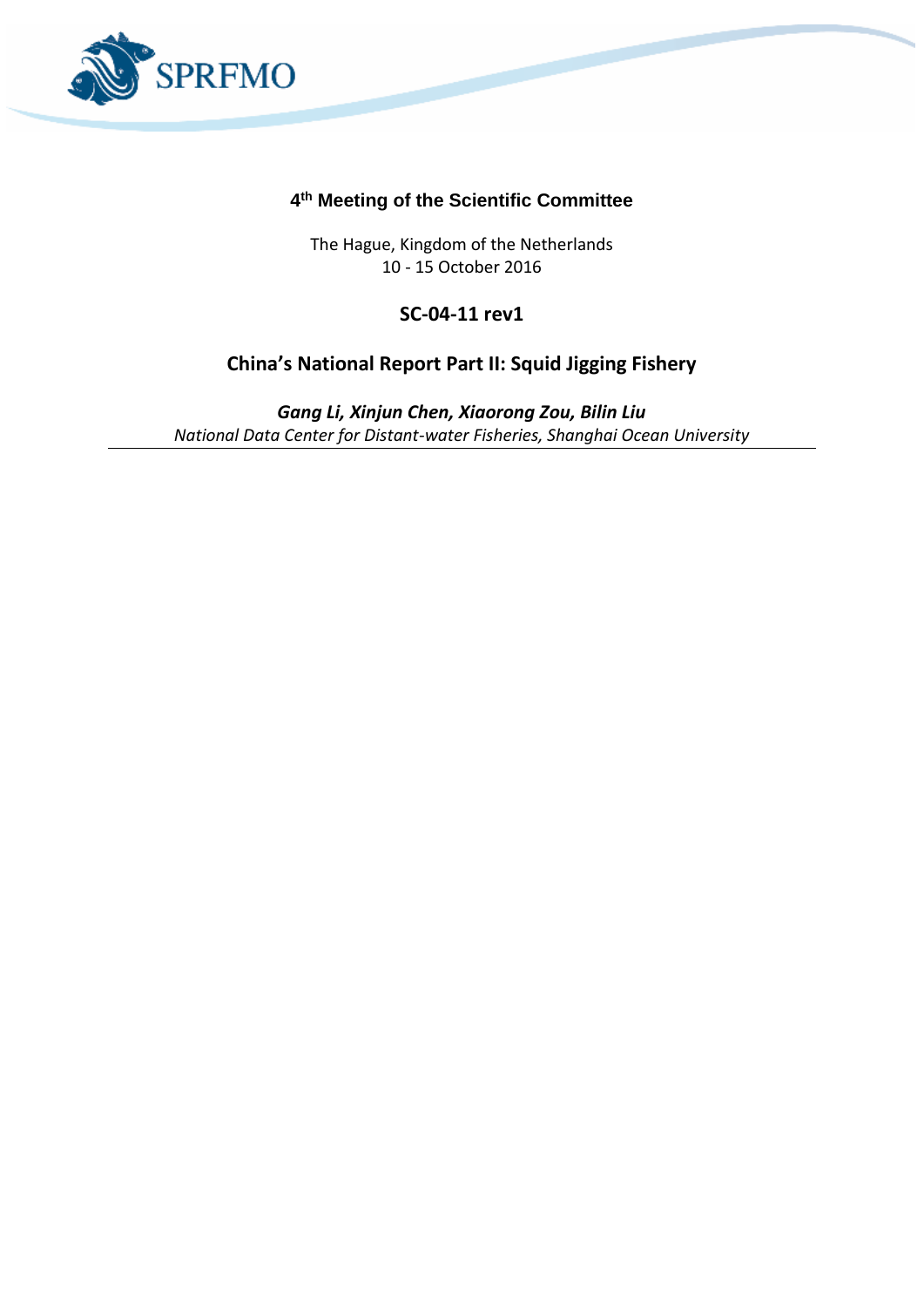# **National Report of China to the 2016 SPRFMO Science Committee Part II: the Squid Jigging Fishery**

Gang Li, Xinjun Chen, Xiaorong Zou, Bilin Liu National Data Center for Distant-water Fisheries, Shanghai Ocean University

# **1** *Description of Chinese Squid Jigging Fishery*

Jumbo flying squid (*Dosidicus gigas*) has been targeted by the Chinese distant-water squid jigging fleet since 2001. During June and September in 2001, the Chinese squid jigging industry made their first resource survey of jumbo flying squid in the high seas of Peru and Costa Rica, followed by commercial production (Chen et al., 2008).

The Chinese squid jigging vessels only operate in the high seas of the South East Pacific. In general, small vessels with hand jiggers catch jumbo flying squid all year round, while the big vessels equipped auto-machined jiggers move to the South East Pacific from the south-western Atlantic to catch jumbo flying in a few months of the year.

The total of 22 fishing vessels arrived at the international waters of the South East Pacific in 2001.The number of vessels increased to 119 in 2004 and then declined continuously in the flowing three years. Over the period 2005-2014, the number of Chinese vessels increased rapidly and peaked in 2014 and showed a small decrease in 2015 (Table 1).

The number of active fishing vessels tends to change from time to time (even in a fine scale of weekly) in a calendar year. During 2012-2014, the number of operational vessels was more than 150 for 5 or 6 months a year. In 2015, the number of active fishing vessels peaked in the first week of November, and a total of 252 vessels were recorded to operate in the Convention Area in that year (Figure 1).

Annual catch of jumbo flying squid presented similar trend as the number of vessels during 2001-2015. Only 17,770 tons squid caught by 22 vessels in the first fishing year, and increased rapidly in the following three years, however it declined continuously in the next three years. Staring from 2008, the catch increased again and reached a record 325 thousand tons in 2014, and fell slightly in 2015 (Table 1).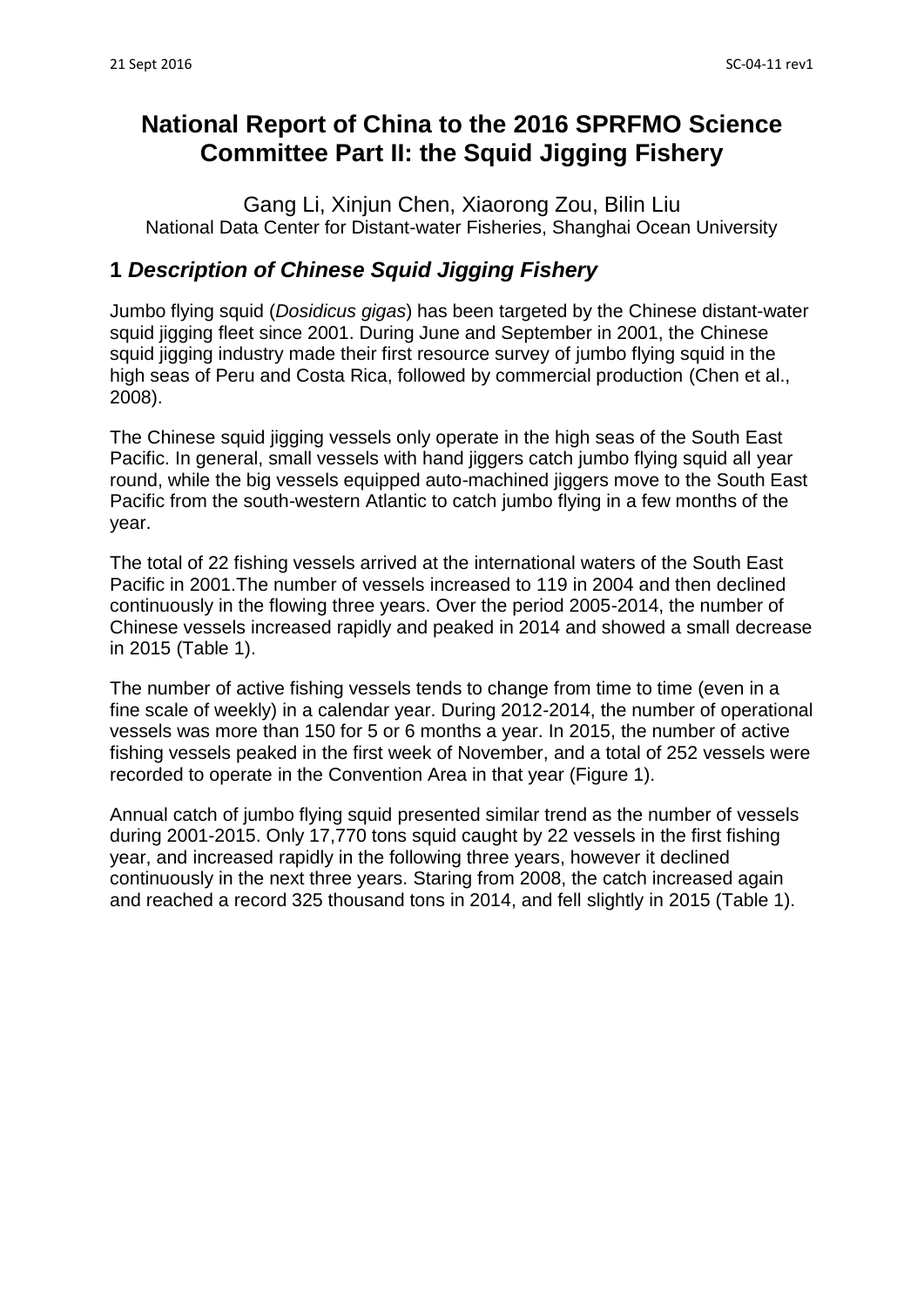

Figure 1 Monthly maximum active fishing vessels during 2011-2015.

|                      | Table 1 Number of vessels in the South East Pacific during 2001-2015 |               |
|----------------------|----------------------------------------------------------------------|---------------|
| $V_{\alpha\alpha r}$ | Number of vocaale                                                    | Cotab in tono |

| Year | Number of vessels | Catch in tons |
|------|-------------------|---------------|
| 2001 | 22                | 17,770        |
| 2002 | 43                | 50,483        |
| 2003 | 74                | 81,000        |
| 2004 | 119               | 205,600       |
| 2005 | 93                | 86,000        |
| 2006 | 43                | 62,000        |
| 2007 | 37                | 46,400        |
| 2008 | 50                | 79,064        |
| 2009 | 54                | 70,000        |
| 2010 | 104               | 142,000       |
| 2011 | 172               | 250,000       |
| 2012 | 254               | 261,000       |
| 2013 | 205               | 264,000       |
| 2014 | 264               | 325,000       |
| 2015 | 252               | 323,600       |

## *Catch, Effort and CPUE Summaries*

Annual total catches of the Chinese squid jigging fishery in the South East Pacific were over 250 thousand tons during the period of 2011-2015, before that the highest catch was 205 thousand tons.

Fishing effort and CPUE during 2011-2015 are shown in Table 2. Effort decreased from 65,530 fishing days in 2012 to 58,831 fishing days in 2013, and showed a slight increase in the last two years. CPUE was relatively stable and fluctuated between 4.0 and 5.5 ton/day-vessel.

The monthly catches and CPUEs over the period 2011-2015 are presented in Figures 2 and 3, respectively. Monthly catches in the last 5 months increased obviously. The maximum was over 60 thousand tons, appeared in November 2014. Monthly nominal CPUEs showed the similar trends that they decreased from January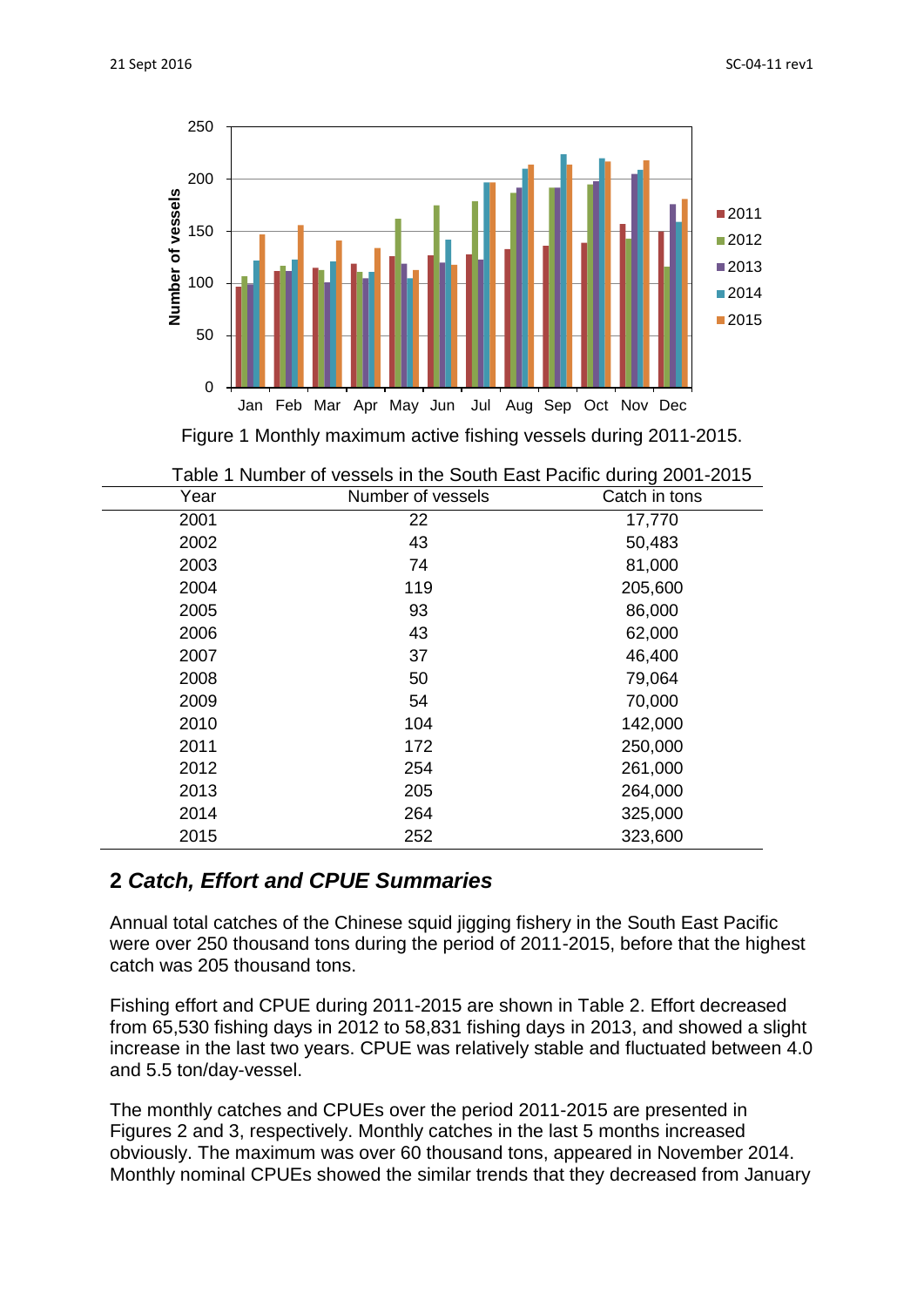to June but increased in the second half of year. In 2011, this decreasing trend continued to September except for a small increase in June. The monthly CPUEs in 2010 fluctuated strongly, but overall they were on the rise.

| vears |               |              |                      |  |  |  |
|-------|---------------|--------------|----------------------|--|--|--|
| Year  | Catch in tons | Fishing days | CPUE(ton/day-vessel) |  |  |  |
| 2011  | 250,000       | 46,493       | 5.4                  |  |  |  |
| 2012  | 261,000       | 65,530       | 4.0                  |  |  |  |
| 2013  | 264,000       | 57,771       | 4.6                  |  |  |  |
| 2014  | 325,000       | 58,831       | 5.5                  |  |  |  |
| 2015  | 323,600       | 60,116       | 5.4                  |  |  |  |

Table 2 Catch, effort and CPUE of the Chinese squid jigging fleet in the past five



Figure 2 Monthly catches of the Chinese squid jigging vessels during 2011-2015



Figure 3 Monthly CPUE of the Chinese squid jigging vessels during 2011-2015

**3** *Fisheries Data Collection and Research Activities*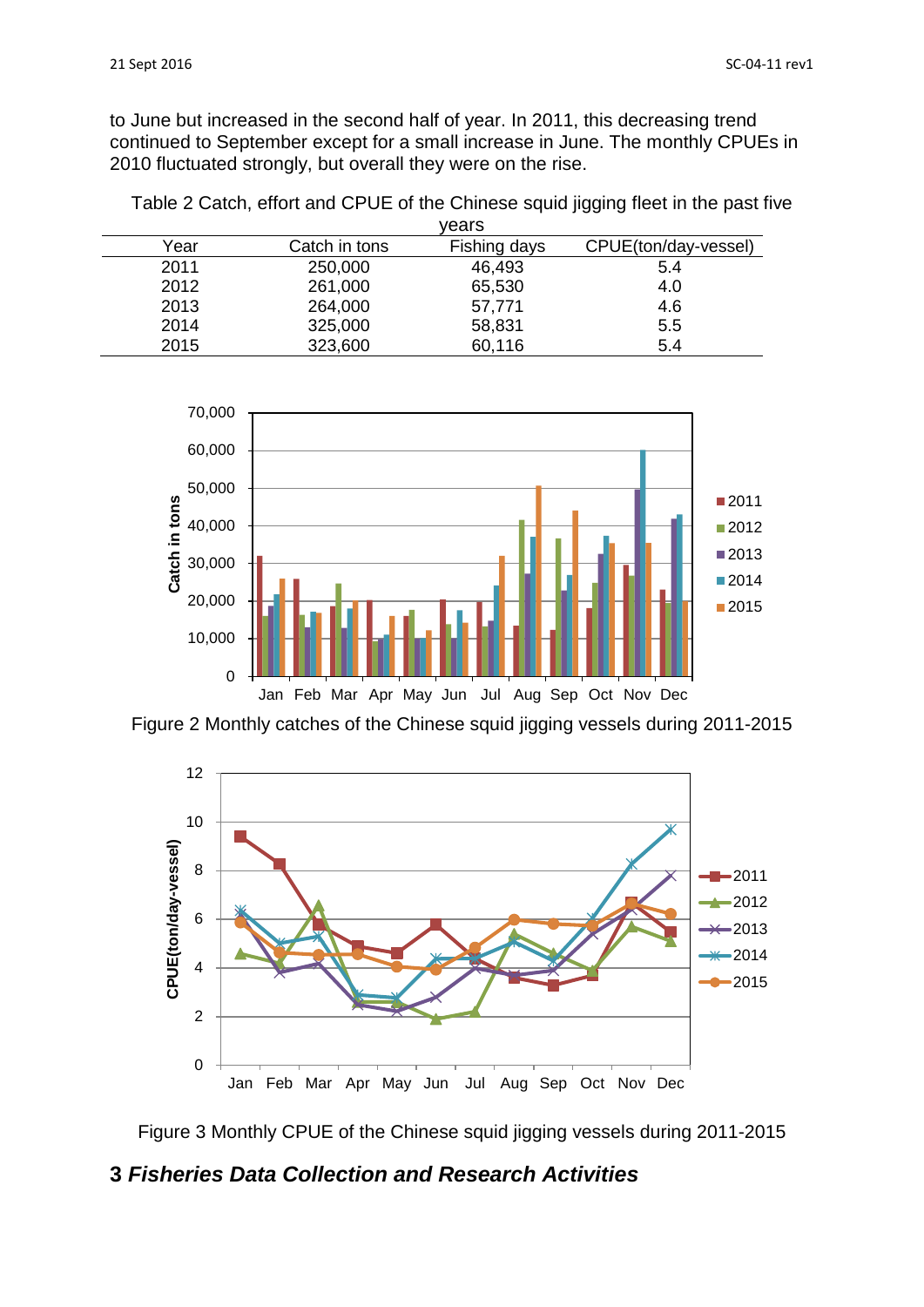China Distant Water Fisheries Association (CDWFA) and Shanghai Ocean University (SHOU) jointly took responsibility of the fisheries data collection in the past. Since 2015, data collection work has been in the charge of the National Data Center for Distant-water Fisheries of China (NDCDF). Data collection of the Chinese squid jigging fishery began in 2001, the same year as the Chinese scientists started research work for jumbo flying squid and its fishery in the South East Pacific.

Data collection was relatively simple early on in the Chinese squid jigging fishery. Fishery data collection system has been established and more detailed fishery data such as operating time, location and catch derived from logbooks have been collected since 2003. Moreover, the fishing companies were requested to report the estimated catch and number of fishing vessels with their status (operating, being repaired, returning or shifting) every week. Now NDCDF is planning to establish the electronic logbooks system for the Chinese squid jigging fishery.

As another important part of the data collection system, biological and environmental data were also collected by the Chinese scientists. The environmental data (such as temperature, and salinity of water columns) and some important biological information such as mantle length, weight, sex, stage of maturity were collected onboard by the scientists. Furthermore, the scientists cooperated with fishermen and entrusted them to collect samples of jumbo flying squid on the sea. These squid samples were transported to SHOU labs for various biological analyses to improve our understanding of key life history processes.

One of the purposes of the Fishery data collection system for the jumbo flying squid in the South East Pacific is to do scientific research, which mainly related to fisheries biology, stock structure, habitat and relationship with marine environment. In 2015, the scientific researches focused on the age, growth, population structure, geographic variations, habitat, trophic patterns for the jumbo flying squid. Based on the beak microstructure, Hu et al. (2016) successfully estimated age, growth and population structure of jumbo flying squid. The result showed that ages estimated were from 123 to 298 days for females and from 106 to 274 days for males. Backcalculated hatching dates were from December 2012 to May 2013. All of the samples were from the austral summer/autumn spawning cohort. Hatching peak occurred between January and March. The maximum absolute daily growth rate and instantaneous growth rate of mantle length were 2.12 mm/day and 0.59 mm /day, respectively.

Gong et al. (2016) used morphometric analysis to explore the geographic variation of population units within jumbo flying squid under distinct environmental conditions. The gladius were used to distinguish geographic populations and this variation in gladii shape occurs as an adaptation to environmental conditions. Seven morphometric characteristics were measured from 460 specimens collected off Peru, Costa Rica and equatorial central eastern Pacific. Sea surface temperature, chlorophyll-a concentration and current velocity were used to evaluate the potential effects of environmental conditions on phenotypic divergence in the gladius. Significant differences were found between sexes and population units. Discriminant analysis showed an overall correct classification rate of 84.3%. However, stable population substructuring did not happen.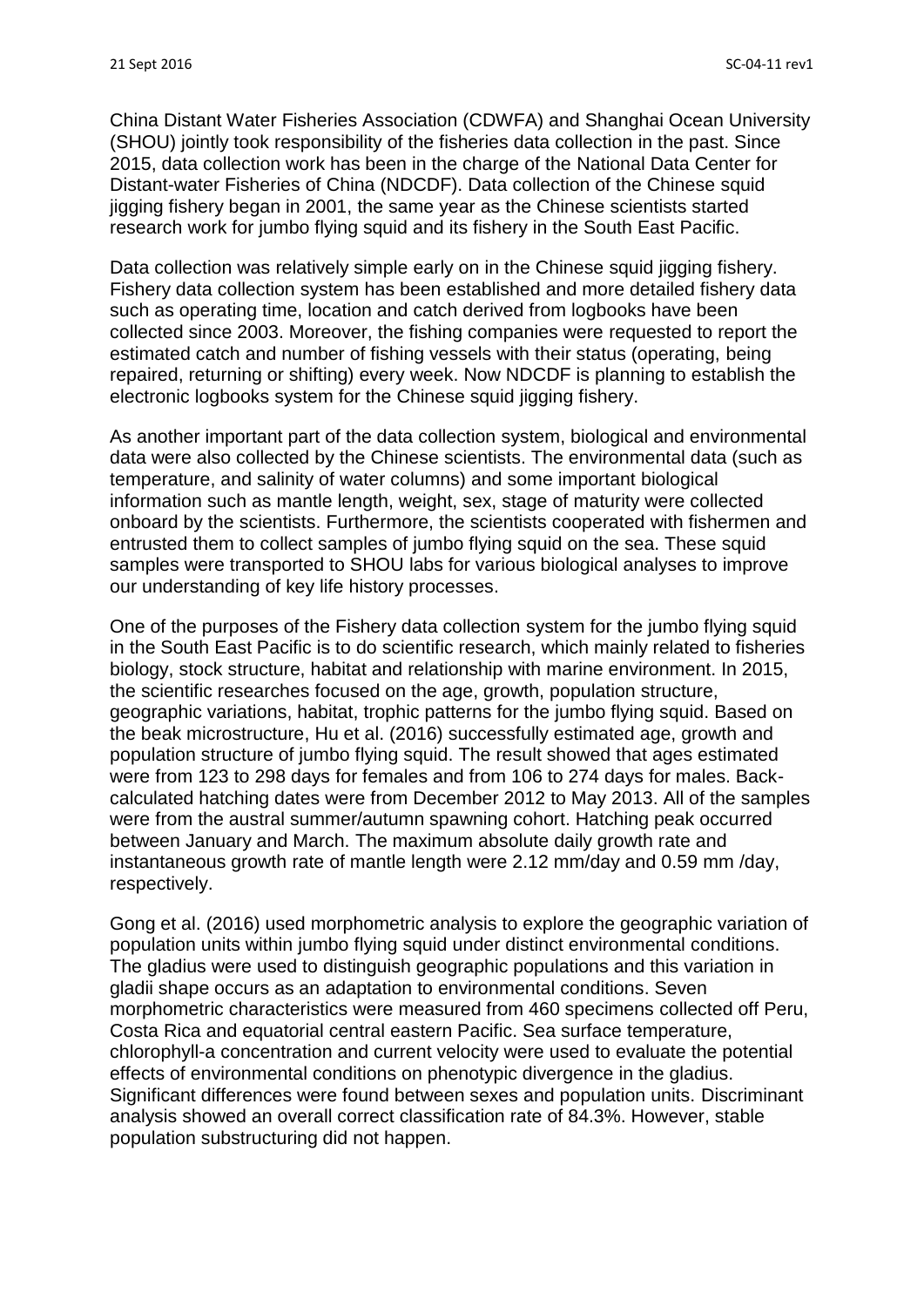Yu et al. (2015) used an integrated habitat suitability index model to evaluate the effects of climate variability (i.e. ENSO) on the habitat suitability for jumbo flying squid based on fishery and satellite data. The result implied that the squid habitat responded quickly to the climate variability. Both suitable habitat areas and catches of increased in La Niña periods and decreased in El Niño periods, because La Niña conditions yield favorable habitat for jumbo flying squid by strengthening the upwelling coupled with cool and nutrient-enhanced waters; whereas El Niño means unfavorable conditions for the squid by the weakened upwelling with warm and nutrient-depleted waters.

Li et al. (2016) measured the values of isotope  $\delta^{13}$ C and  $\delta^{15}$ N along the proostracum derived from 45 jumbo flying squid sampled in the high seas off Peru during 2009, 2013 and 2014 to reconstruct the feeding variations and to evaluate the potential effects of 2009-10 El Niño on the variability of the trophic patterns. They found strong variation in δ<sup>13</sup>C and δ<sup>15</sup>N values along the proostracum, and changes that could be determined by temporal variation of foraging as well as migration among regions with distinct baselines. El Niño conditions decrease the variation of trophic patterns of squid through compressing the space and time for foraging and migration. Timebased consecutive sampling of the gladius can back-calculate an ontogenetic shift and the possible migration patterns for jumbo flying squid more precisely and comprehensively. The isotopic values might be influenced much more by their migration behavior.

#### **4** *Biological Sampling and Length Composition of Catches*

A total of 236 jumbo flying squid (106 male and 130 female) was sampled on the Chinese vessel in the high seas of Peru (79°W- 86 °W and 9°S-16°S) from June to September 2015. These samples were measured and examined in the laboratory of SHOU to get more detailed biological characteristics such as mantle length, body weight, age, gonad weigh, tentacle length, dimension of beak and statolith etc. Body weight ranged from 238 g to 3095 g with mean of 748 g and mantle length ranged from 20.7 cm to 49.0 cm with mean of 28.4 cm. Length frequency was presented in Figure 4. The first mode of mantle length was 23-30 cm and the second was 41-46 cm.

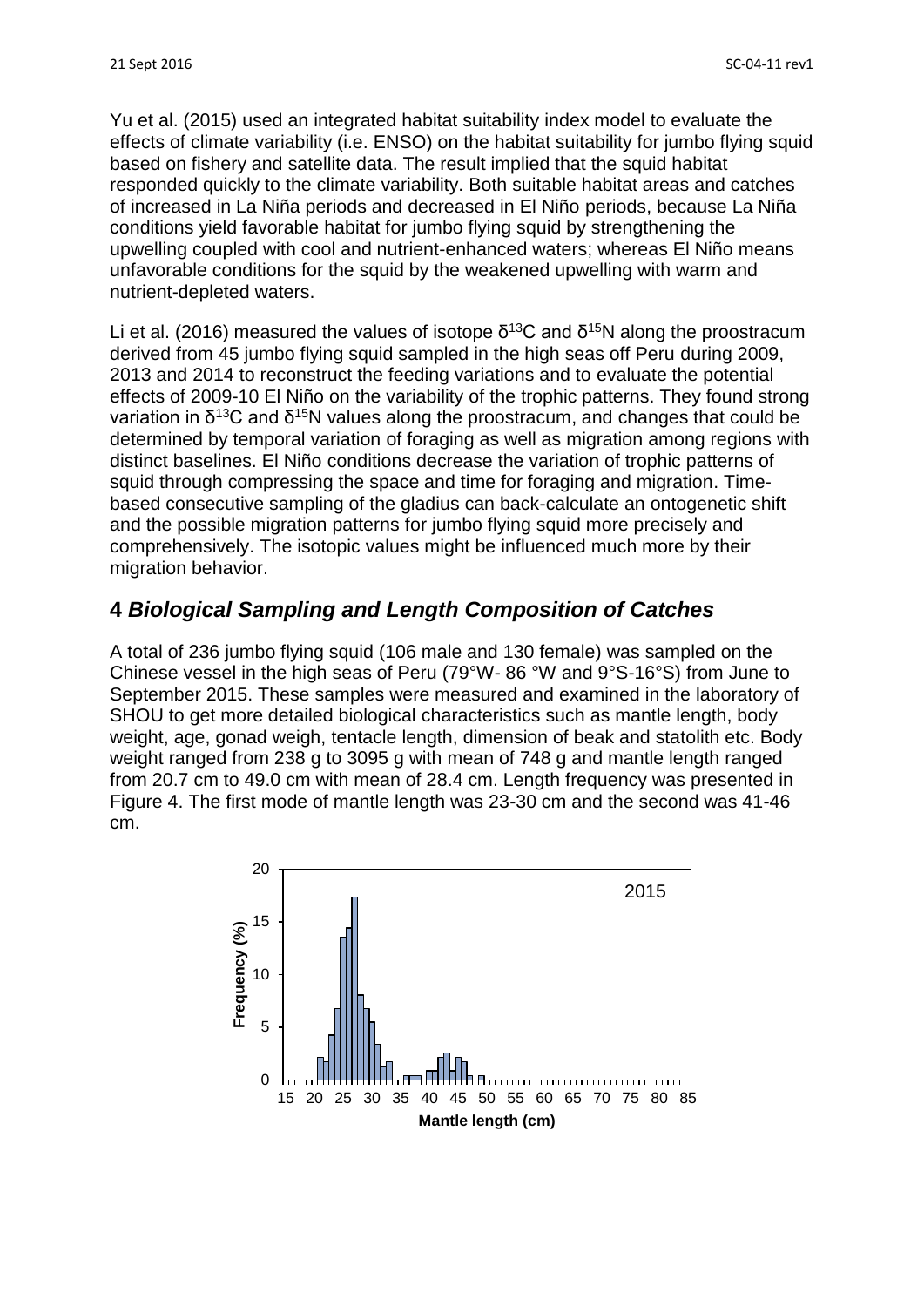Figure 4. Mantle length frequency of the jumbo flying squid sampled in the high seas of Peru in 2015

Gonad maturity stage was different between the sexes. For the 63.08% female squid, their gonad maturity was stage I, followed by stage II (29.23%), stage III (4.62%) and IV (2.31%), which means that most of the female squid (92.31%) were immature. For male squid, the percentage mature squid was 53 % (stage III and IV), much higher than the females (Figure 5).



Figure 5. Maturity stage for the female and male jumbo flying squid sampled in the high seas of Peru in 2015

Figure 5 and 6 present the series of mantle length distributions based on the biological data collected in the international waters of Peru and Chile during 2006- 2013. The squid caught in the north area (Peru) seems smaller than it caught in south area (Chile). However, additional measurement for the large squid were carried out in the 2009 survey outside Peru economic area, the maximum mantle length was 114.9 cm with body weight 61.9 kg.

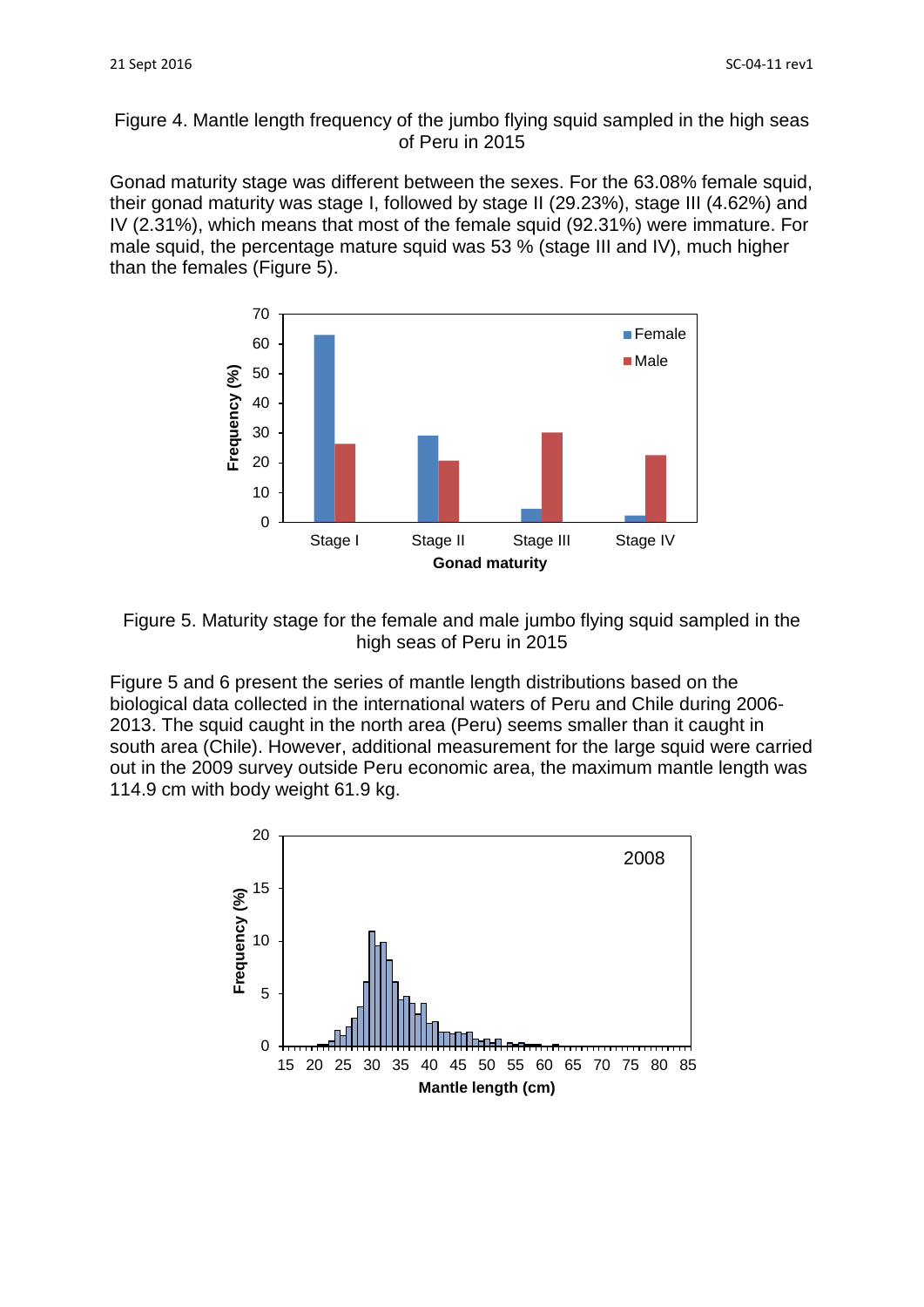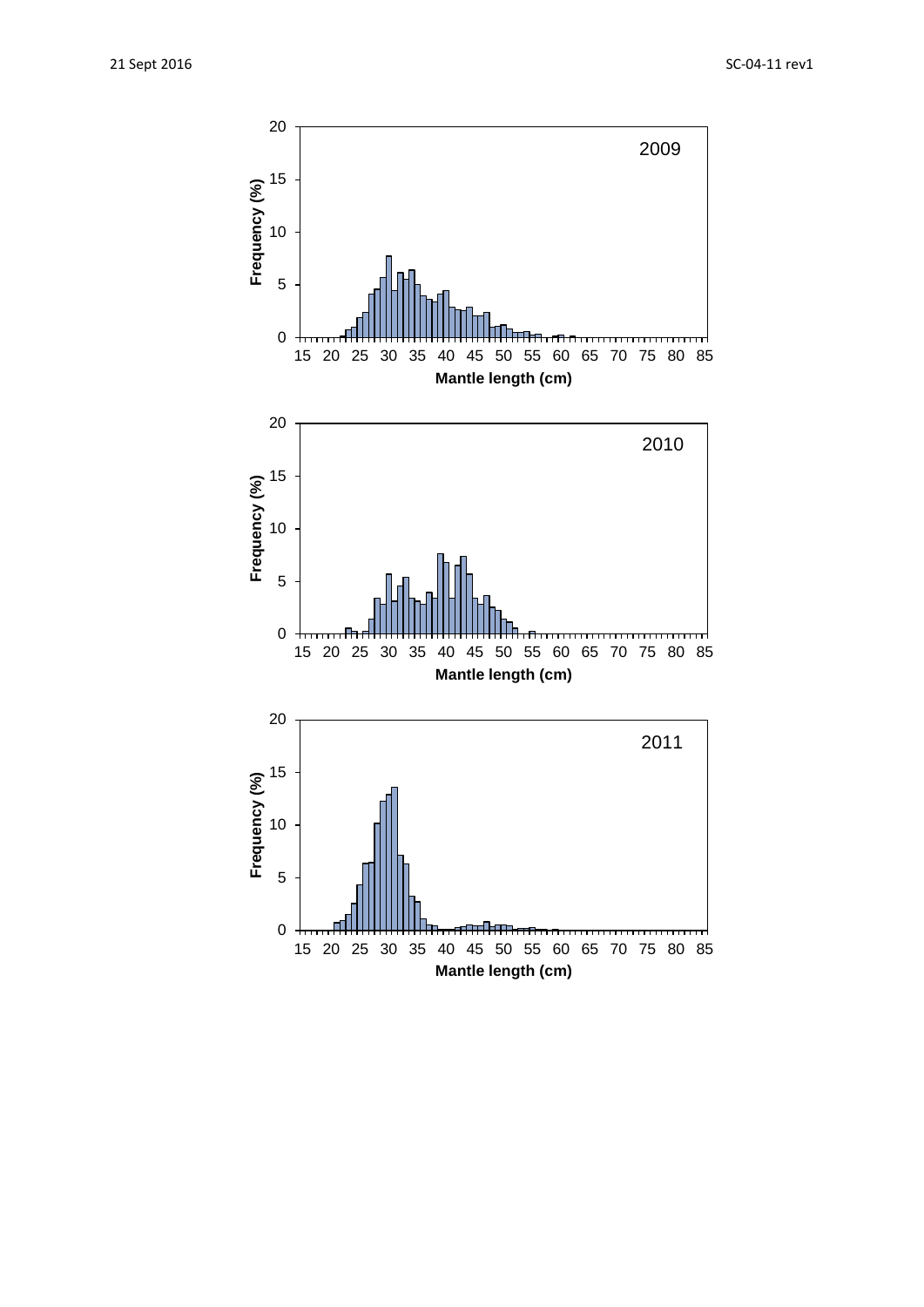

Figure 5. Mantle length frequency of the jumbo flying squid in the high seas of Peru

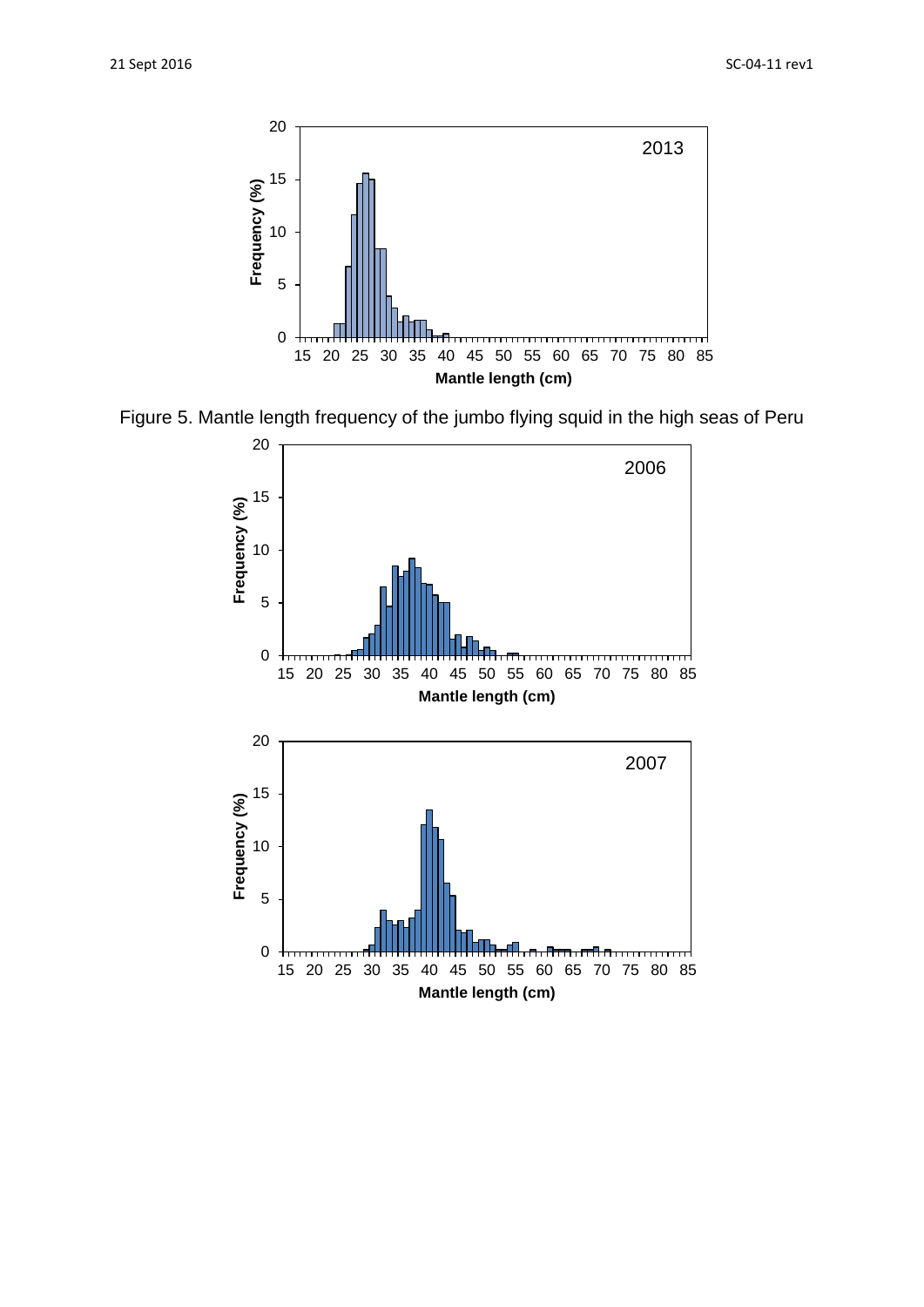



#### **5** *Summary of Observer Programme*

In 2001, China carried out the first survey for the jumbo flying squid in the South Pacific and sent the first scientist on board. Since 2007, CDWFA has cooperated with SHOU to send scientific observers on board to take charge of the survey. One of the main responsibilities of the observers is to collect fishery and environmental data to support the scientific research for jumbo flying squid in the South East Pacific. The details of these surveys are presented in Table 3. In 2015, no observers were sent to the squid jigging vessel, but random biological samples from catch also were collected by fishermen on the sea and were measured in the lab of SHOU.

| Survey time   | Survey area                      | <b>Observer</b> | Vessel type   |  |  |  |
|---------------|----------------------------------|-----------------|---------------|--|--|--|
|               |                                  | number          |               |  |  |  |
| Jun-Sep 2001  | high seas of Peru and Costa Rica |                 | squid jigging |  |  |  |
| Jan-Jun 2007  | high seas of Chile               |                 | squid jigging |  |  |  |
| Feb-Mar 2008  | high seas of Chile               |                 | squid jigging |  |  |  |
| July-Nov 2009 | high seas of Peru and Costa Rica | 2               | squid jigging |  |  |  |
| Apr-Jun 2013  | eastern equatorial Pacific       |                 | squid jigging |  |  |  |
| Apr-Jun 2014  | eastern equatorial Pacific       |                 | squid jigging |  |  |  |

Table 3. Survey information of the Chinese squid jigging fishery